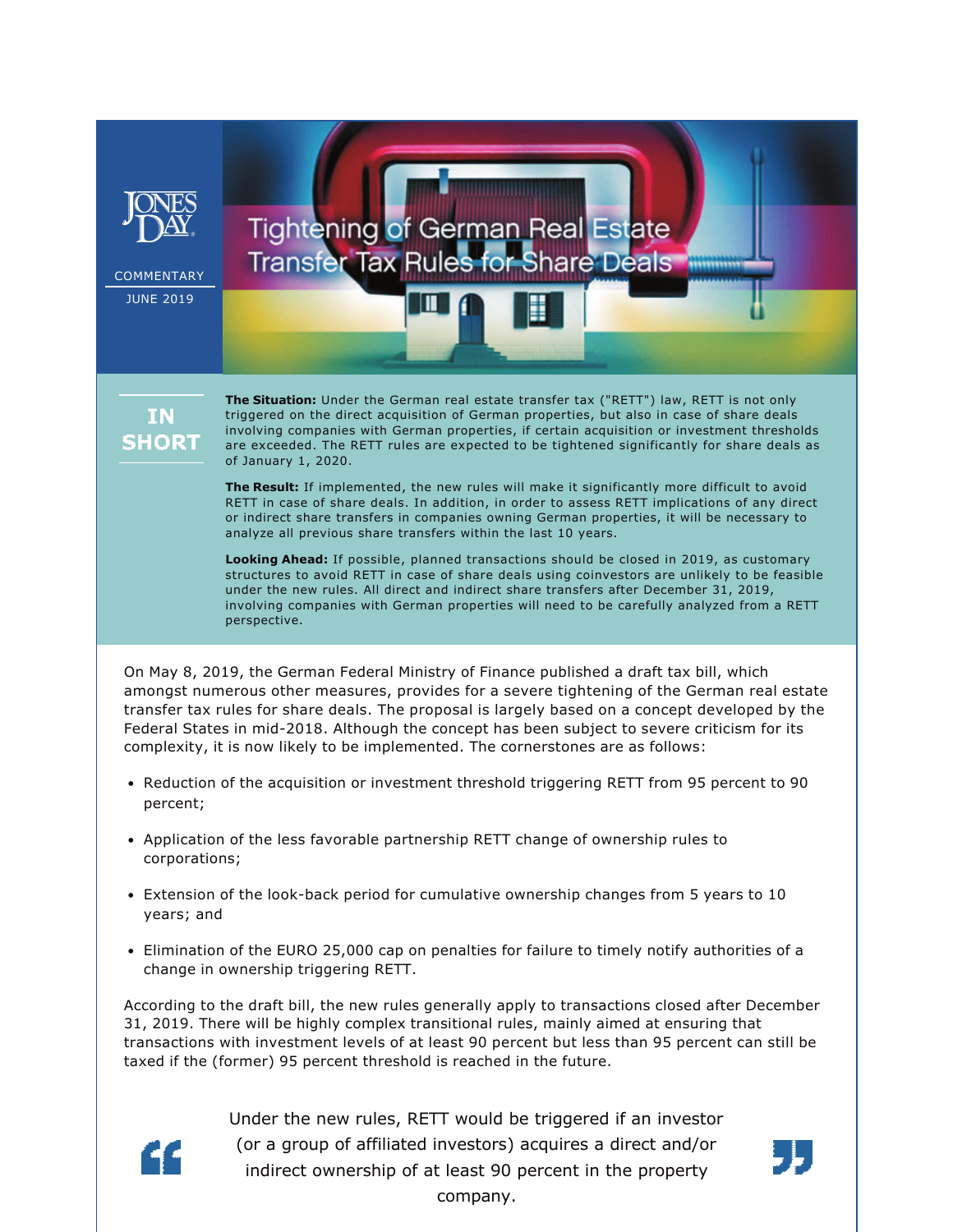## **Current RETT Rules for Share Deals**

Under the current rules for share deals, RETT is triggered if an investor (or a group of affiliated investors) acquires a direct and/or indirect ownership of at least 95 percent in a company owning German real estate. The applicable RETT rates range from 3.5 percent to 6.5 percent of the gross value of the properties, depending on in which Federal State they are located.

In the case of property companies in the legal form of *partnerships*, RETT is also triggered if within any period of five years there is a direct or indirect transfer of interests of at least 95 percent to new shareholders.

*Example: In 2015, A acquired 80 percent and B acquired 10 percent of the interests in a partnership with German properties from Z. In year 2018, Z sold the remaining 10 percent to C. Although all shareholders own less than 95 percent in the partnership, the transaction in year 2018 triggered RETT as at least 95 percent of the ownership in the partnership was transferred to new shareholders within 5 years.*

In order to avoid RETT on share deals, it is customary to acquire property companies together with unrelated coinvestors that hold at least 5.1 percent or, in the case of partnerships, leave at least 5.1 percent of the interests for at least 5 years with the seller. Property companies in the legal form of partnerships are frequently converted into corporations prior to the acquisition in order to avoid the application of the special change of ownership rule for partnerships.

## **Proposed New Rules**

Under the new rules, RETT would be triggered if an investor (or a group of affiliated investors) acquires a direct and/or indirect ownership of at least 90 percent in the property company.

The same applies if there is a direct or indirect transfer of the ownership of the property company—in the legal form of a partnership or a corporation—to at last 90 percent new shareholders within any period of 10 years.

As a consequence, it will no longer be possible to avoid RETT on share deals if the main investor acquires the property company together with a >10 percent coinvestor, as both would qualify as new shareholders. The conversion of a partnership into a corporation would also no longer help to avoid RETT as the new change of ownership rules apply regardless of the legal form of the property company.

A share deal may still be executed in a RETT neutral way under the new rules if >10 percent of the shares in the property company remain with the seller for at least 10 years. However, even if the seller continues to hold the >10 percent shares, RETT might be triggered in case of a change of ownership in the seller within the 10 year period (which could be seen as an indirect transfer of its shareholding).

If an investor reaches the 90 percent ownership threshold, the RETT will be owed by him. In contrast, RETT triggered due to a 90 percent transfer of ownership to new shareholders within 10 years will be owed by the respective property company, although it cannot normally control its shareholder base. This will also need to be taken into account by lenders in their risk assessment of the property company. The draft bill does not provide for an exemption for listed property companies, although these will unlikely be able to monitor a relevant change of their investor base.

Although the new rules generally only apply for transactions executed after December 31, 2019, the transitional rules require transactions of the past to be taken into account as well.

*Example: In order to assess whether a transfer of 10 percent of the shares in a property company in 2020 triggers RETT, it needs to be reviewed whether this transfer—together with all (direct and indirect) share transfers during the last 10 years (even before the entering into force of the new rules)—reaches the new 90 percent transfer of ownership threshold.*

In this context, it will be of particular importance to review the RETT impact of the execution of put or exit rights of coinvestors that were negotiated under the current rules.

There are also complex transitional rules for cases where investors have already exceeded the new, but not the old ownership or change of control thresholds. It shall be ensured that these cases can still be taxed once the old thresholds are reached.

*Example: In 2000, Investor A acquired 94.9 percent and B acquired 5.1 percent in a company with*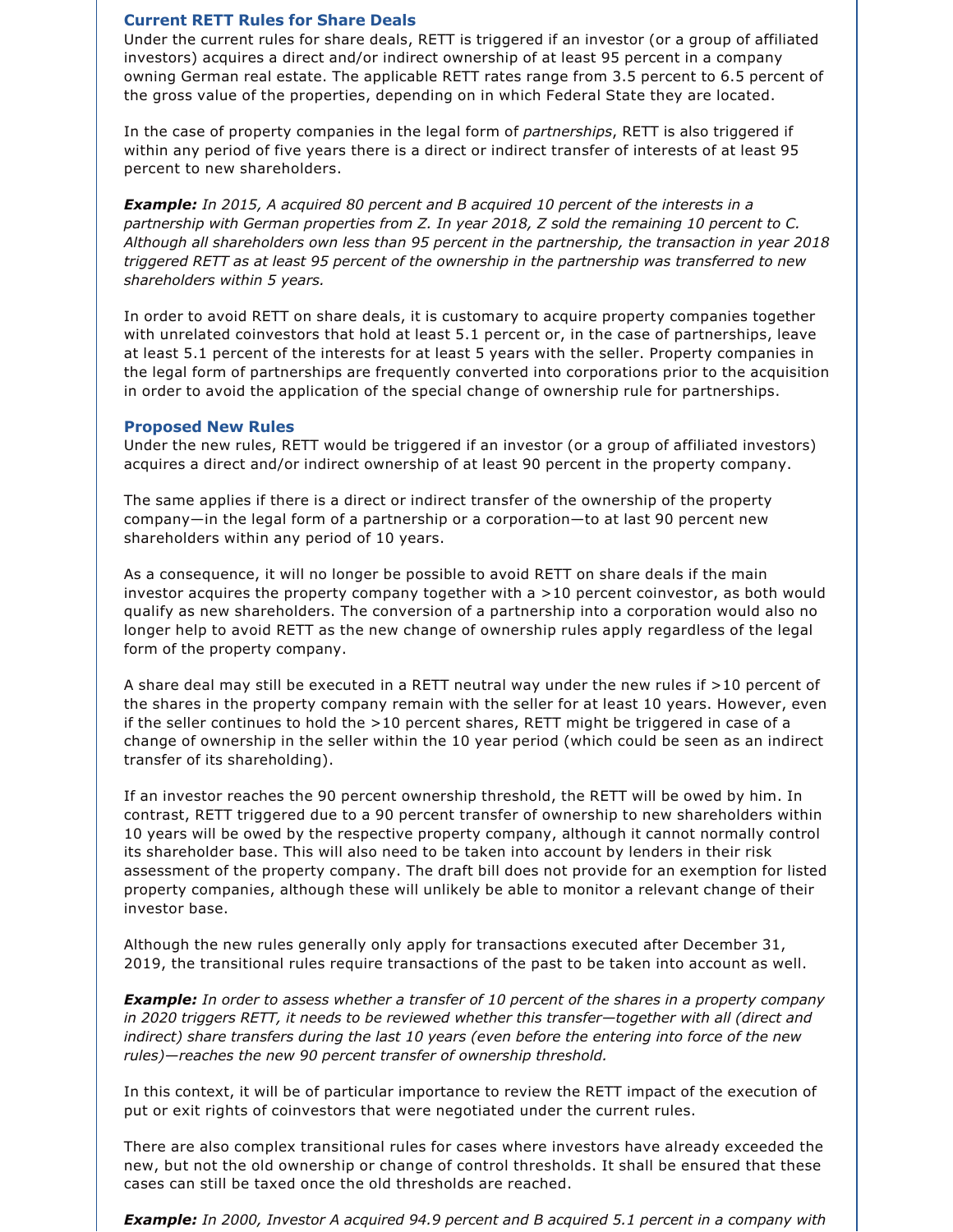*German properties. In 2020 B sells his 5.1 percent stake to A. The investment in 2000 did not trigger RETT as A stayed below the then applicable 9 5percent threshold. Under the new rules, the 2020 transaction would also not trigger RETT, as the new 90 percent threshold is not crossed. The transfer of ownership rule does also not apply as the transfers in 2000 are well outside the 10 year*  look-back period. However, given that A had already reached the new 90 percent threshold, the *special transitional rules would provide for the continued application of the 95 percent threshold. The crossing of the 95 percent threshold in 2020 would hence trigger RETT.*

In order to assess the RETT consequences of share transfers under the new rules, it will be required to analyze all direct and indirect share transfers in companies owning German properties which happened during the last 10 years.

The draft bill provides for further RETT changes in addition to the new rules for share deals. Most noteworthy is the deletion of the cap for late payment penalties in case of the delayed notification of transactions that are subject to RETT to the authorities (generally two weeks; one month for non-residents). The penalties amount to 0.25 percent of the applicable RETT for each month which commences during the delay, but are currently capped at EUR 25,000. In particular in large scale property transactions, the deletion of the cap could lead to significant financial exposure if the statutory notification periods are missed.

## **Next Steps**

The draft bill may be subject to amendments in the course of the further legislative procedure. Given the previous thorough consideration of the matter by the authorities and the legislator, it is in our view that the entire concept of the new rules will be revised. We remain available for any questions and will keep you updated on the further process.

## **FIVE KEY TAKEAWAYS**

- **1.** After many unsuccessful attempts to tighten the RETT rules for share deals, this time it is very likely that the proposed changes will actually be implemented.
- **2.** Customary coinvestment structures to avoid or mitigate RETT in share deals are unlikely to be feasible for transactions executed after December 31, 2010.
- **3.** Existing coinvestment structures should be analyzed and, as required, amended in view of the new rules, in particular as put/call arrangements with minority interest holders serving as RETT-Blockers can typically be exercised already after five years, i.e., earlier than permissible under the new rules.
- **4.** All direct and indirect share transfers after December 31, 2019, involving companies with German properties will need to be carefully analyzed from a RETT perspective.
- **5.** From a purchaser's perspective we expect that the attractiveness of asset deals will significantly increase.



[Florian Lechner](https://www.jonesday.com/flechner/) Frankfurt



[Klaus Herkenroth](https://www.jonesday.com/kherkenroth/) Frankfurt



[Oliver Staatz](https://www.jonesday.com/ostaatz/) Frankfurt

**YOU MIGHT BE INTERESTED IN: [Go To All Recommendations >>](https://www.jonesday.com/tax/?section=Publications)**